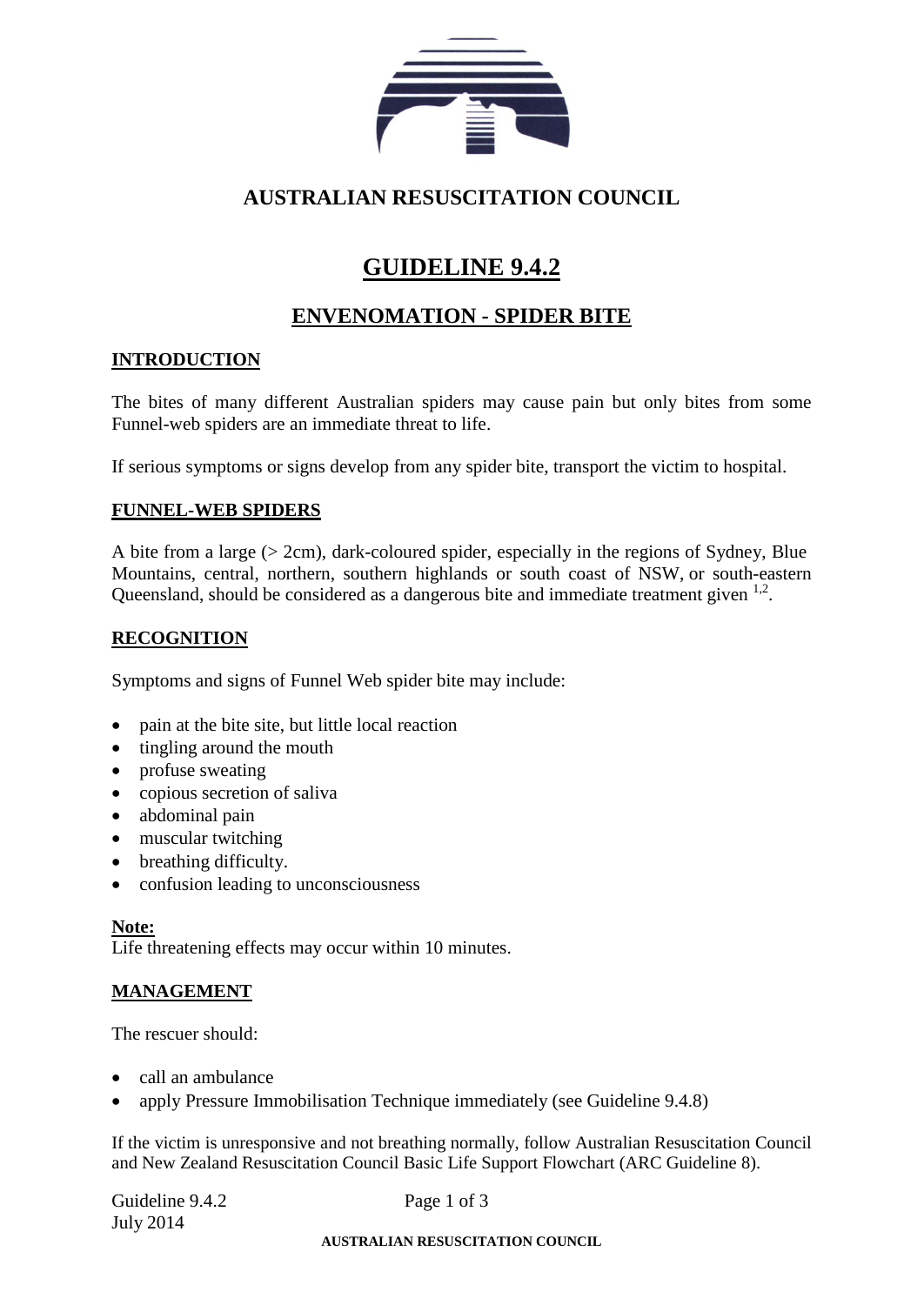#### **Note:** Antivenom is available for treatment of Funnel-web spider envenomation.

### **[CLASS A, LOE IV]**

#### **RED-BACK SPIDER**

This spider (approximately 1cm body length) has a characteristic red, orange or pale stripe on its back. A bite may threaten the life of a child, but apart from pain, is rarely serious for an adult  $^1$ .

#### **RECOGNITION**

Symptoms and signs may include:

- immediate pain at the bite site which becomes hot, red and swollen
- intense local pain which increases and spreads
- nausea, vomiting and abdominal pain
- profuse sweating, especially at the bite site
- swollen tender glands in the groin or armpit of the envenomated limb.

#### **Notes**:

Local pain develops rapidly at the bite site and may become widespread, but the venom acts slowly so a serious illness is unlikely in less than 3 hours. Pain can be treated with antivenom<sup>3,4,8</sup> (Class A, LOE II) in a hospital where resuscitation facilities are available. A related species, the Cupboard Spider (resembles the red-back spider without the stripe) may be treated with the Red-back spider antivenom <sup>1,5</sup>. (Class B, LOE IV)

#### **MANAGEMENT**

The rescuer should:

- keep the victim under constant observation
- apply an ice or cold compress to lessen the pain (for periods of no longer than 20 mins)
- transport the victim to a medical facility, preferably by ambulance, if the victim is a young child or collapse occurs or pain is severe.

#### **Note:**

The Pressure Immobilisation Technique is **not** used because the venom acts slowly and any attempt to retard its movement tends to increase local pain. Antivenom is available for Redback spider envenomation.

#### **[CLASS A, LOE IV]**